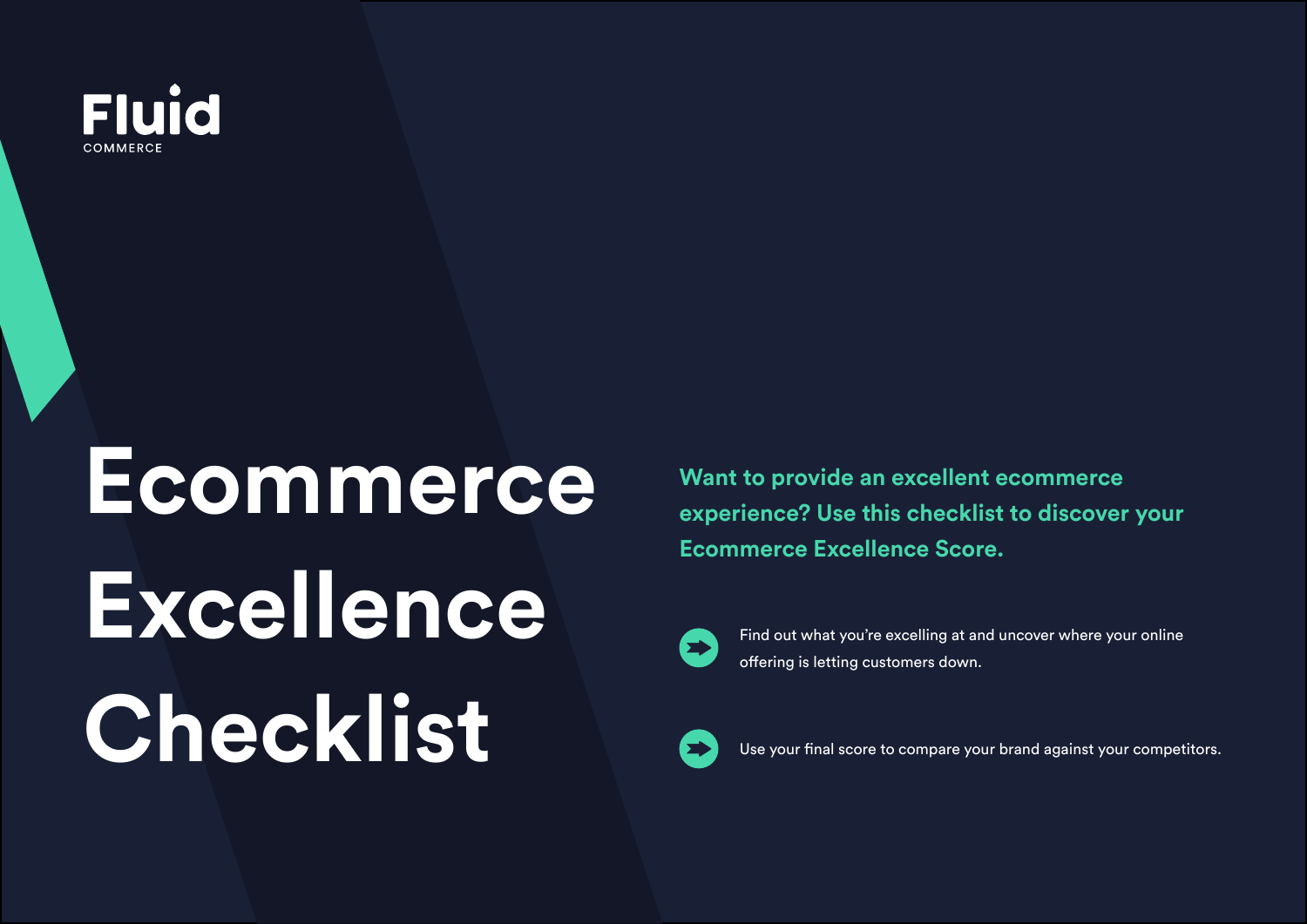## Speed and Security A fast loading and secure website are key factors in

inspiring trust and confidence among customers.

| <b>ITEM</b>                                                    | <b>CHECK</b> | <b>SCORE</b> |
|----------------------------------------------------------------|--------------|--------------|
| Google Page Speed Insights - score between 90 - 100 on desktop |              | 1pt          |
| Google Page Speed Insights - score between 50 - 89 on mobile   |              | $0.5$ pts    |
| Google Page Speed Insights - score between 50 - 89 on desktop  |              | $0.5$ pts    |
| <b>EV SSL certificate</b>                                      |              | 1pt          |
| <b>SSL certificate</b>                                         |              | $0.5$ pts    |

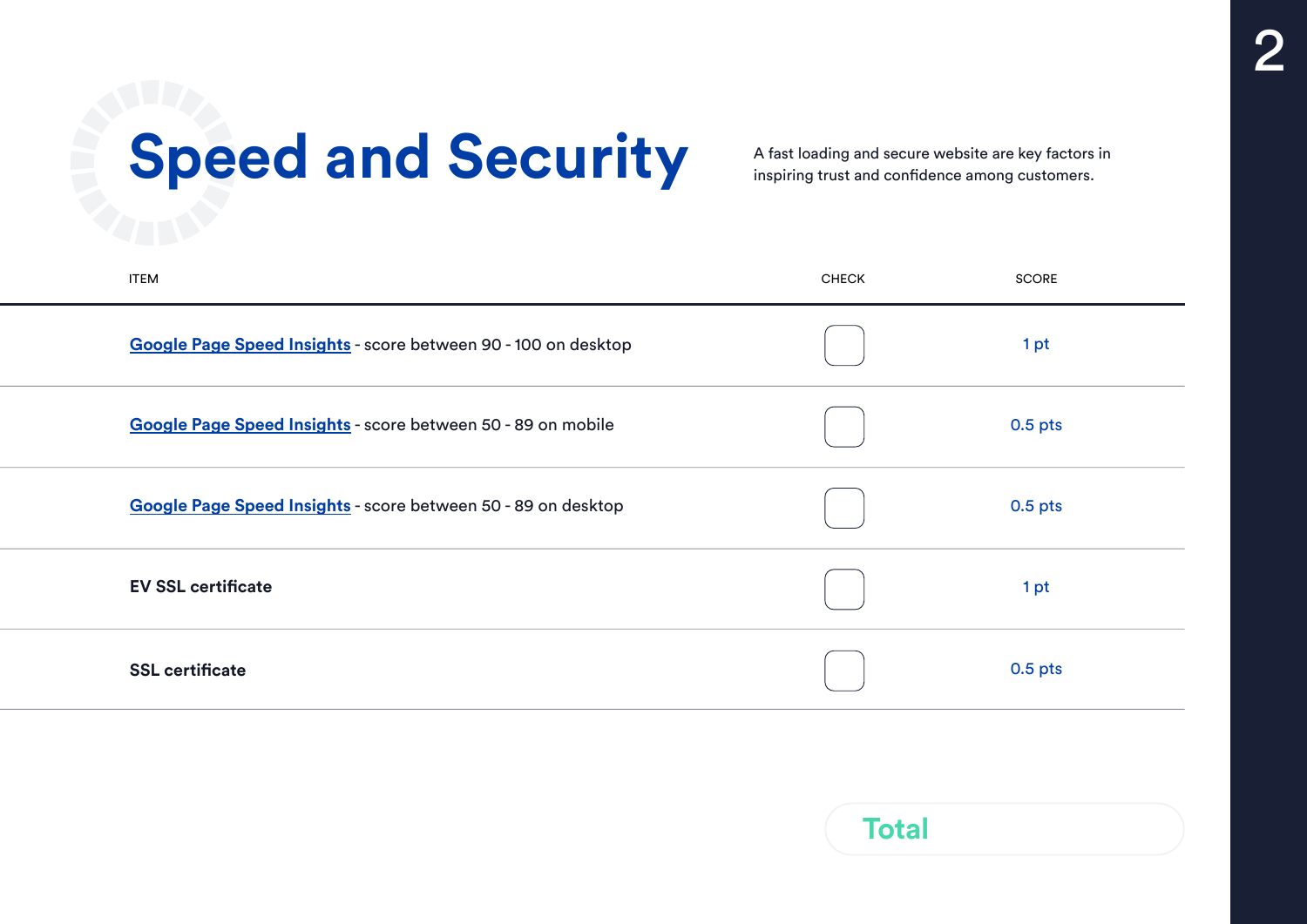# Without a solid user experience on your product pages, you could be missing out on critical sales.

missing out on critical sales.

| <b>ITEM</b>                              | <b>CHECK</b> | <b>SCORE</b> |
|------------------------------------------|--------------|--------------|
| <b>Product imagery</b>                   |              | 0.5 pts      |
| Lifestyle product imagery                |              | 0.5 pts      |
| Multiple product images                  |              | 0.5 pts      |
| Product zoom on desktop                  |              | $0.5$ pts    |
| <b>Controllable zoom functionality</b>   |              | 0.5 pts      |
| Product recommendations on product pages |              | $0.5$ pts    |
|                                          |              |              |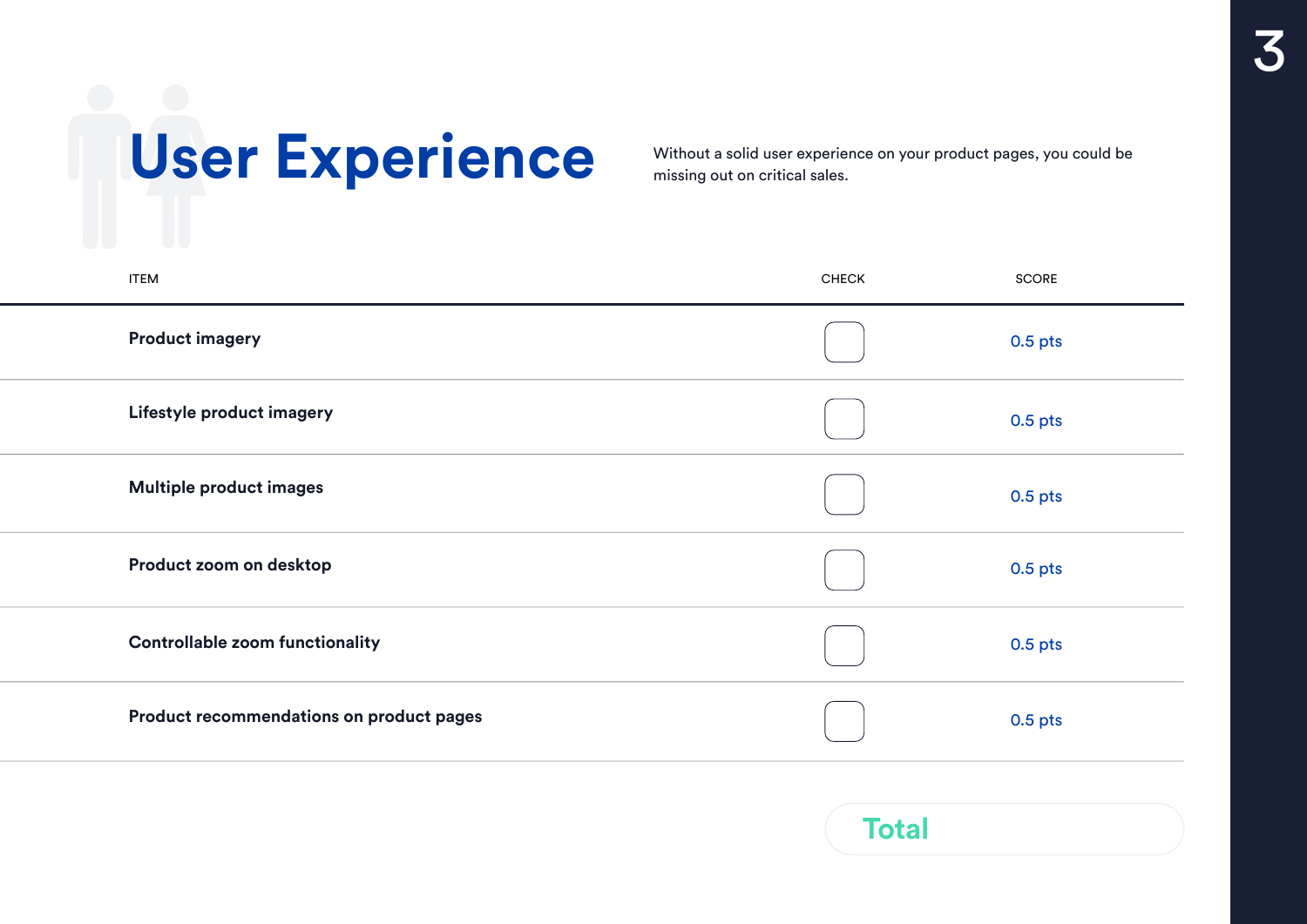Mobile UX More than ever, customers are using their phones and tablets to shop. So make<br>sure your mobile experience is as sophisticated as that on your desktop website sure your mobile experience is as sophisticated as that on your desktop website.

| <b>ITEM</b>                                                |                                                                                      | <b>CHECK</b> | <b>SCORE</b> |
|------------------------------------------------------------|--------------------------------------------------------------------------------------|--------------|--------------|
|                                                            | Product zoom on mobile, with intuitive mobile zoom gestures (pinch, double tap etc.) |              | 1pt          |
| Email-input keyboards on mobile                            |                                                                                      |              | $0.25$ pts   |
| Number-input keyboards on mobile                           |                                                                                      |              | $0.25$ pts   |
| 'Add to cart' confirmation messaging and actions on mobile |                                                                                      |              | $0.5$ pts    |
| <b>Mobile responsiveness</b>                               |                                                                                      |              | $0.5$ pts    |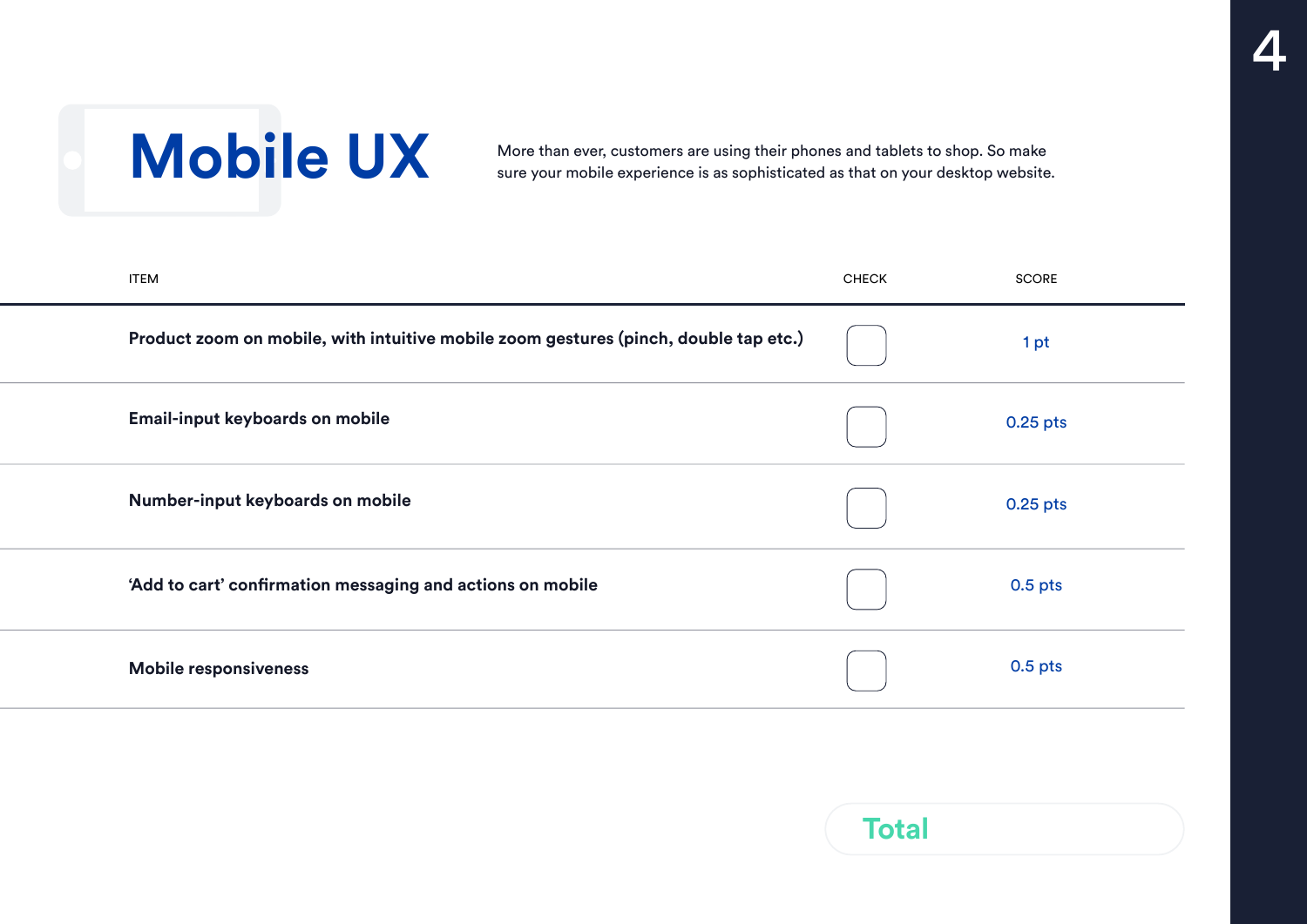**Navigation** Providing the customer with a list of links to show what page they're on might sound simple, but breadcrumbs can make all the difference to navigating easil sound simple, but breadcrumbs can make all the difference to navigating easily around an ecommerce website.

| <b>ITEM</b>                                             | <b>CHECK</b> | <b>SCORE</b> |
|---------------------------------------------------------|--------------|--------------|
| <b>Breadcrumbs on collection pages</b>                  |              | 0.25 pts     |
| <b>Breadcrumbs on product pages</b>                     |              | $0.25$ pts   |
| Filtering options on collection pages                   |              | 0.25 pts     |
| Sorting by price functionality                          |              | 0.25 pts     |
| Sorting by popularity functionality on collection pages |              | $0.25$ pts   |

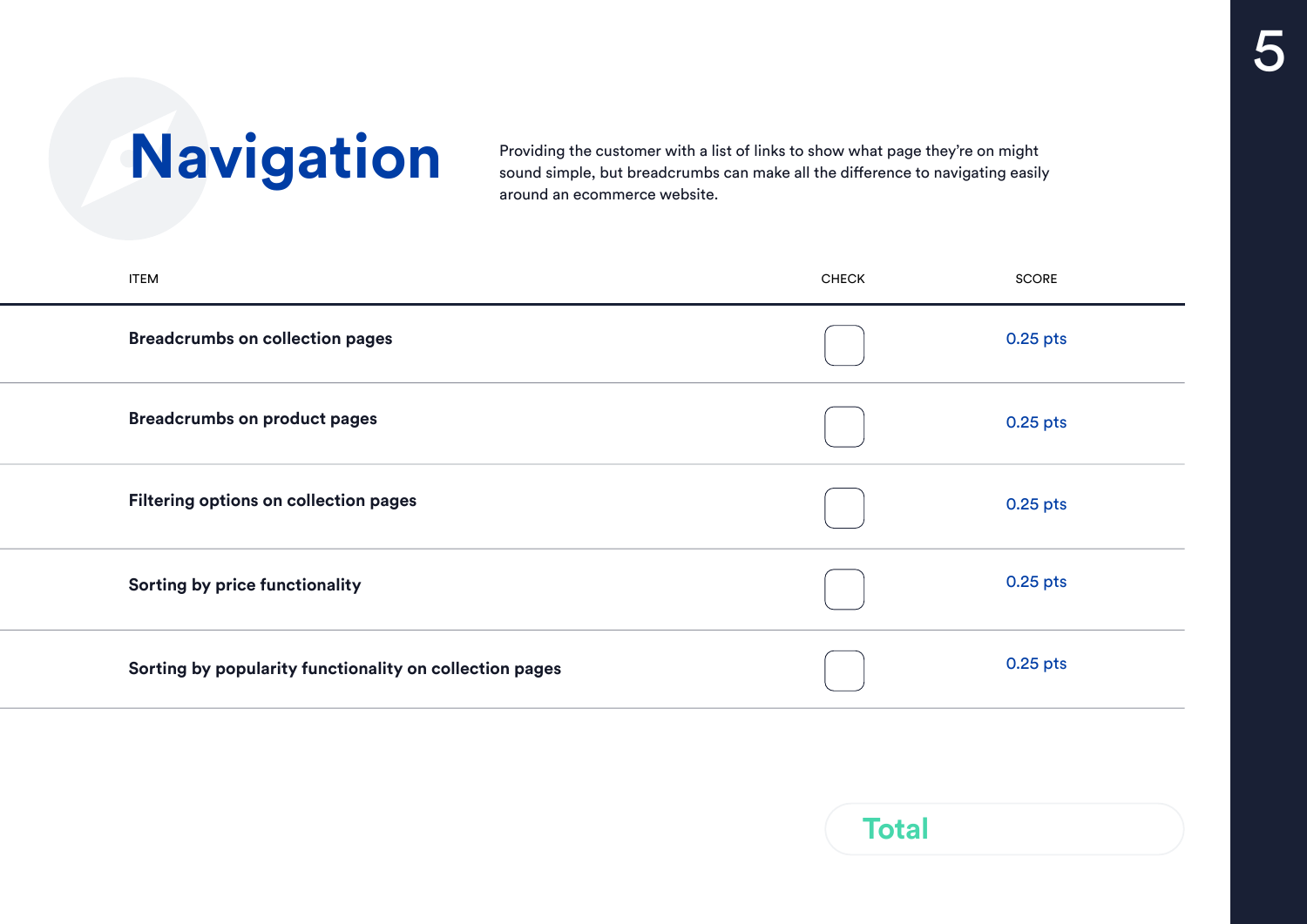Search Help your customers find the exact item that they're looking for<br>quickly and easily with a powerful search tool. quickly and easily with a powerful search tool.

| <b>ITEM</b>    |                                                     | <b>CHECK</b> | <b>SCORE</b> |
|----------------|-----------------------------------------------------|--------------|--------------|
| On-site search |                                                     |              | $0.25$ pts   |
|                | Dynamic on-site search with search suggestions      |              | $0.25$ pts   |
|                | Dynamic on-site search with product recommendations |              | $0.25$ pts   |

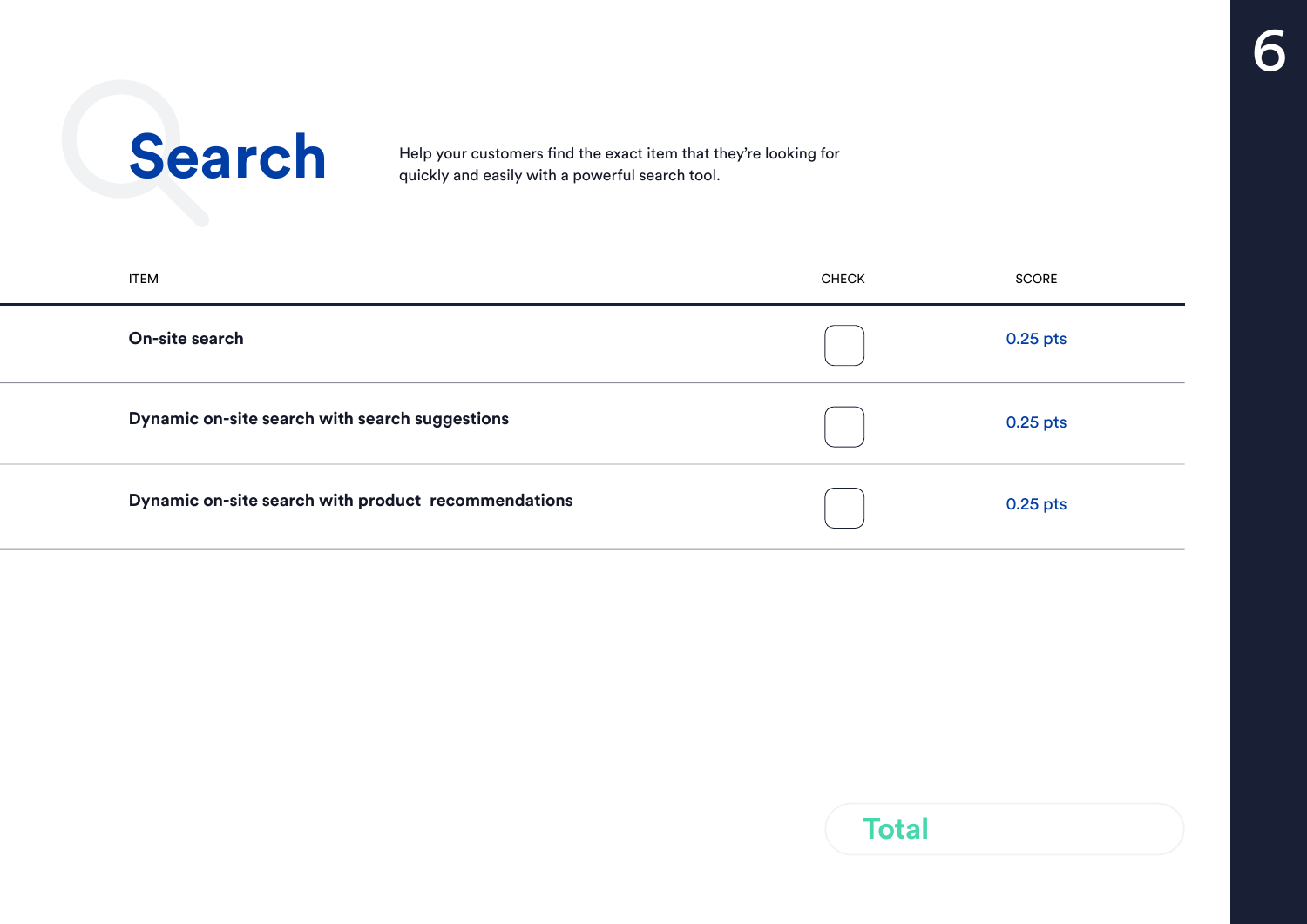## **Reviews, Trust and Loyalty**

Positive reviews, reassuring messaging and loyalty rewards all help to funnel casual browsers into first-time buyers into repeat customers.

7

| <b>ITEM</b>                                  | <b>CHECK</b> | <b>SCORE</b> |
|----------------------------------------------|--------------|--------------|
| Reviews on the homepage                      |              | 0.5 pts      |
| <b>Reviews on product pages</b>              |              | 0.5 pts      |
| Reassurance icons or messaging in the header |              | 0.5 pts      |
| <b>Promoted loyalty programme</b>            |              | 0.5 pts      |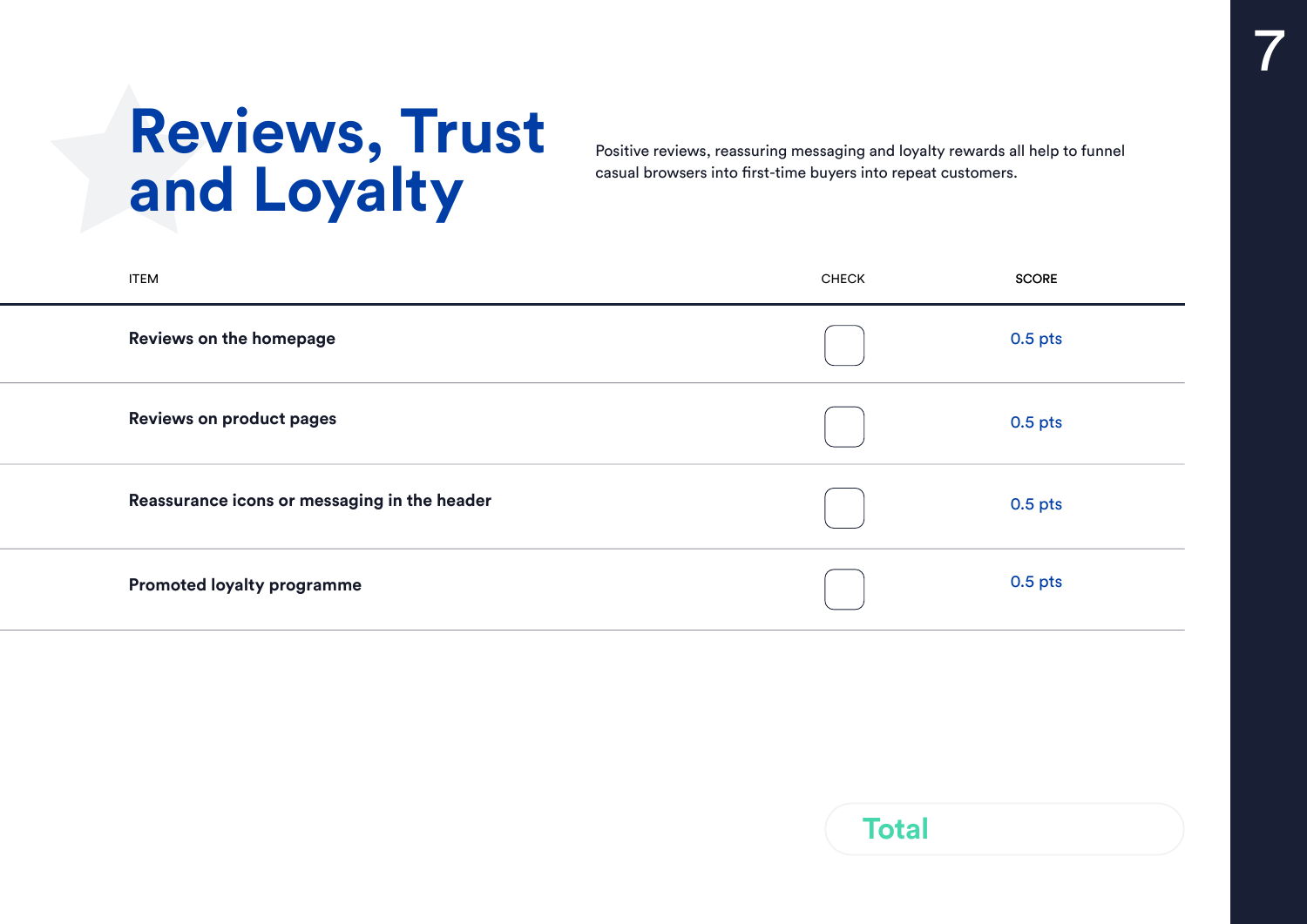# **Community**<br>Advise, entertain and engage your customers for a fully-rounded shopping<br>experience that raises brand awareness and inspires repeat business.

experience that raises brand awareness and inspires repeat business.

| <b>ITEM</b> |                                               | <b>CHECK</b> | <b>SCORE</b> |
|-------------|-----------------------------------------------|--------------|--------------|
|             | Facebook - updated within the last two weeks  |              | $0.25$ pts   |
|             | Twitter - updated within the last two weeks   |              | 0.25 pts     |
|             | Instagram - updated within the last two weeks |              | 0.25 pts     |
|             | LinkedIn - updated within the last two weeks  |              | 0.25 pts     |
|             | <b>Blog or helpful guides section</b>         |              | 0.25 pts     |

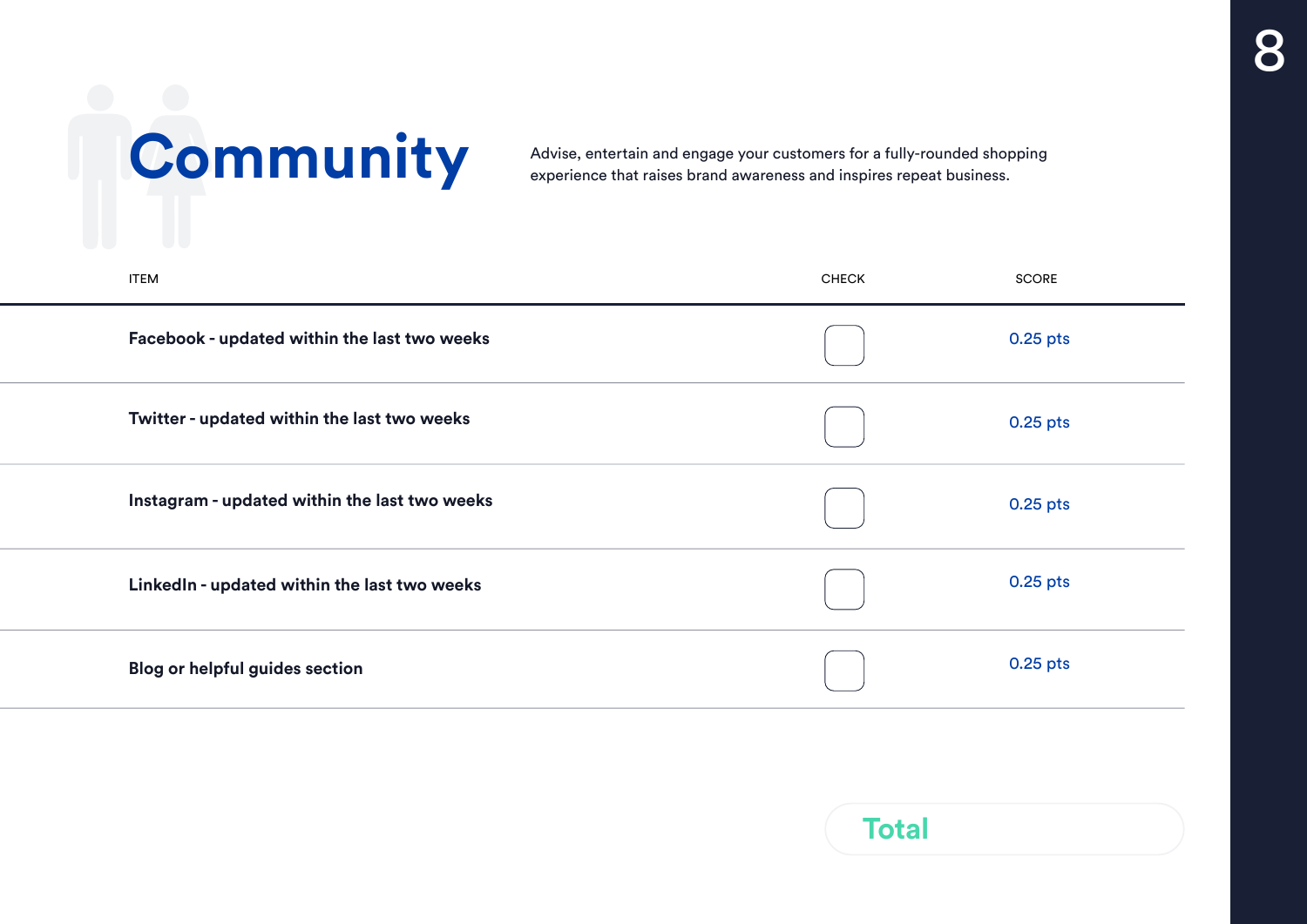

suits them.

| <b>ITEM</b>                              | <b>CHECK</b> | SCORE     |
|------------------------------------------|--------------|-----------|
| Clear payment icons before the cart      |              | $0.5$ pts |
| <b>Offering Klarna or similar scheme</b> |              | 0.25 pts  |
| <b>Offering PayPal</b>                   |              | 0.25 pts  |
| <b>Offering Amazon Pay</b>               |              | 0.25 pts  |
| <b>Offering Apple Pay or Google Pay</b>  |              | 0.25 pts  |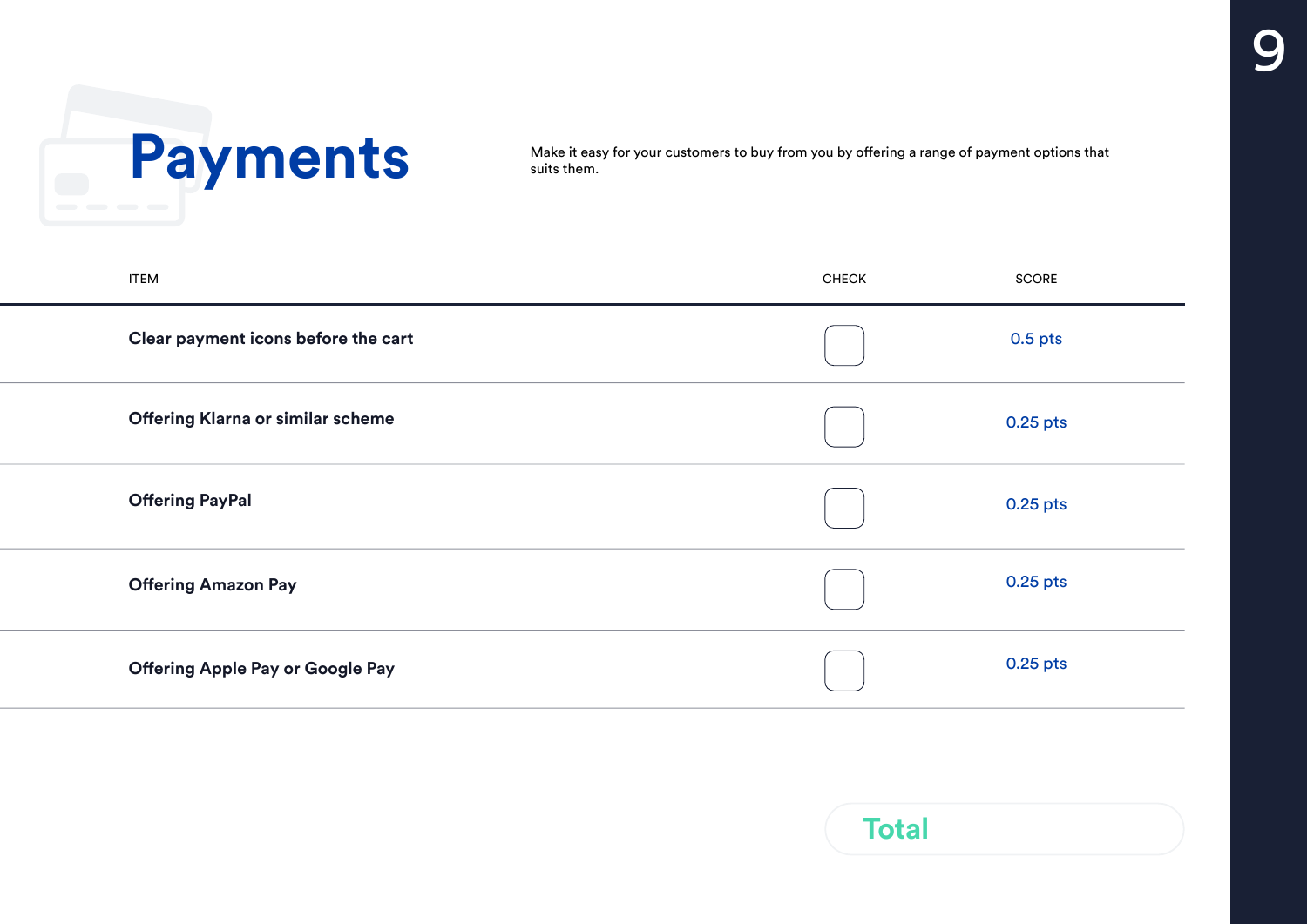**CRECKOUT** Don't rely on abandoned basket emails - get your customers over the line with an engaging<br>and user-friendly checkout experience.v and user-friendly checkout experience.v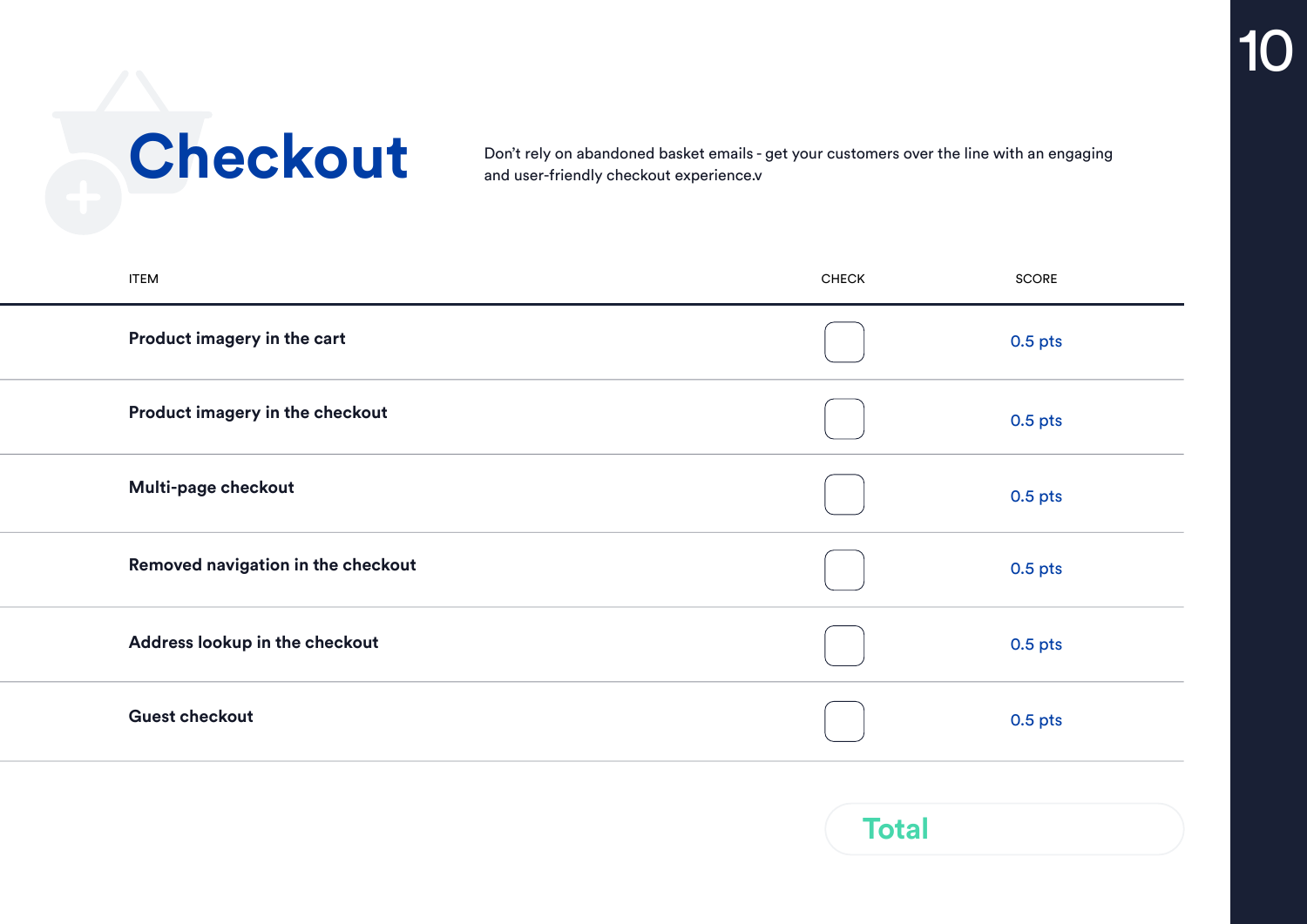## **Delivery and Returns**

Manage your customers' expectations and match their needs with a choice of delivery options.

| <b>ITEM</b>                                     | <b>CHECK</b> | SCORE     |
|-------------------------------------------------|--------------|-----------|
| Clear, easy-to-find delivery information        |              | $0.5$ pts |
| Clear, easy-to find returns information         |              | 0.25 pts  |
| <b>Next day delivery</b>                        |              | $0.5$ pts |
| <b>Named day delivery</b>                       |              | $0.5$ pts |
| Free delivery (with or without a minimum spend) |              | $0.5$ pts |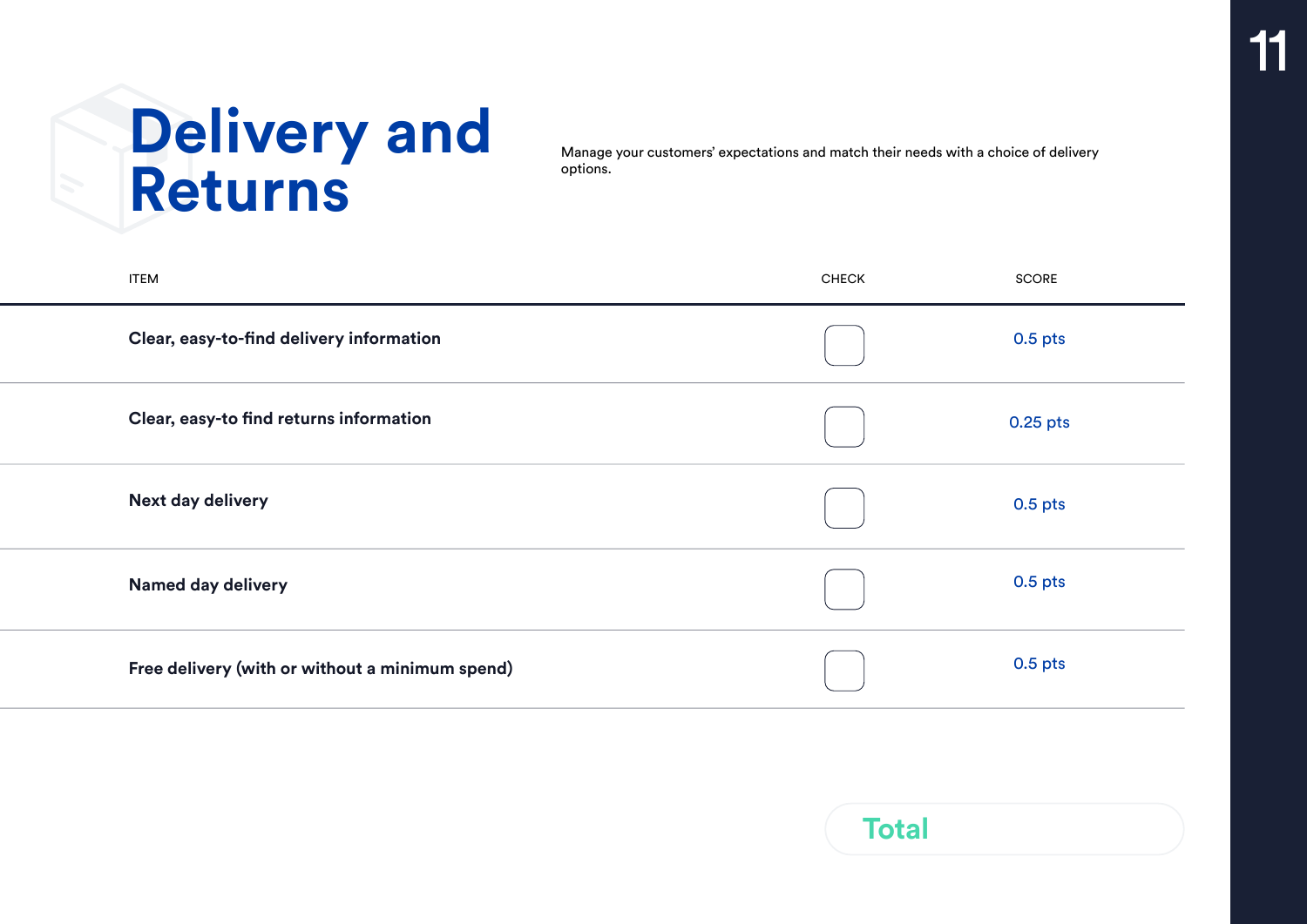## **How did you score?**



Time to tot up your points



▸

Turn to the next slide to see how you've performed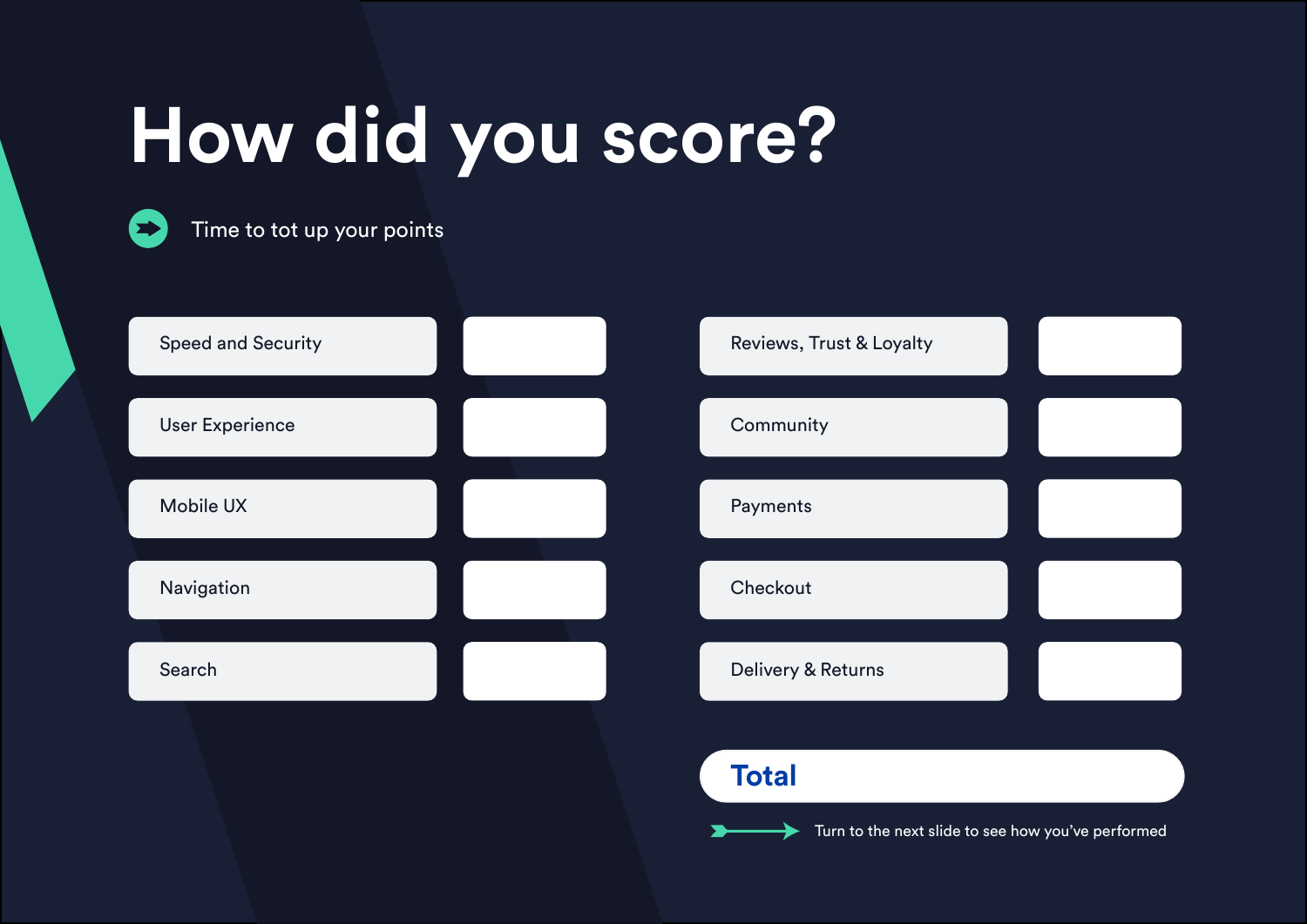## **The results are in**

## **Urgent Attention Needed** | Work to be Done | Pretty Good | Congratulations!

Your ecommerce website is in urgent need of attention. There are many problematic areas across all criteria, which will be blocking your website's ability to convert browsers into paying customers.

Seek advice as soon as possible from an ecommerce growth agency for a full audit and strategy to get you back on track.

Your website works, but there is a long way to go before it is delivering the superior shopping experience that your customers deserve. It may be that just one or two critical areas are letting you down.

Get in touch with a web development agency right away to update or correct those factors that are holding your revenue back.

You've made it into the 'average' bracket, which is not bad but it can always be better. Things are probably ticking along nicely for you, but you might be getting frustrated that your competitors are starting to pull away while your returns are staying flat.

It's time to crank it up a notch and move from a comfortable to a dynamic performance. Get in touch with an ecommerce agency to discover what you're missing out on.

## **0 - 24 25 - 49 50 - 74 75 - 100**

There's not many retailers that make it into the top 25%, so congratulations on your success! However, now is not the time to relax.

To stay ahead and ensure continuous revenue growth, commerce websites must always look out for new ways to excite and delight their customers.

Find out from an ecommerce growth agency now how to implement bold changes and microcosmic tweaks to your website that will deliver big and beautiful results.